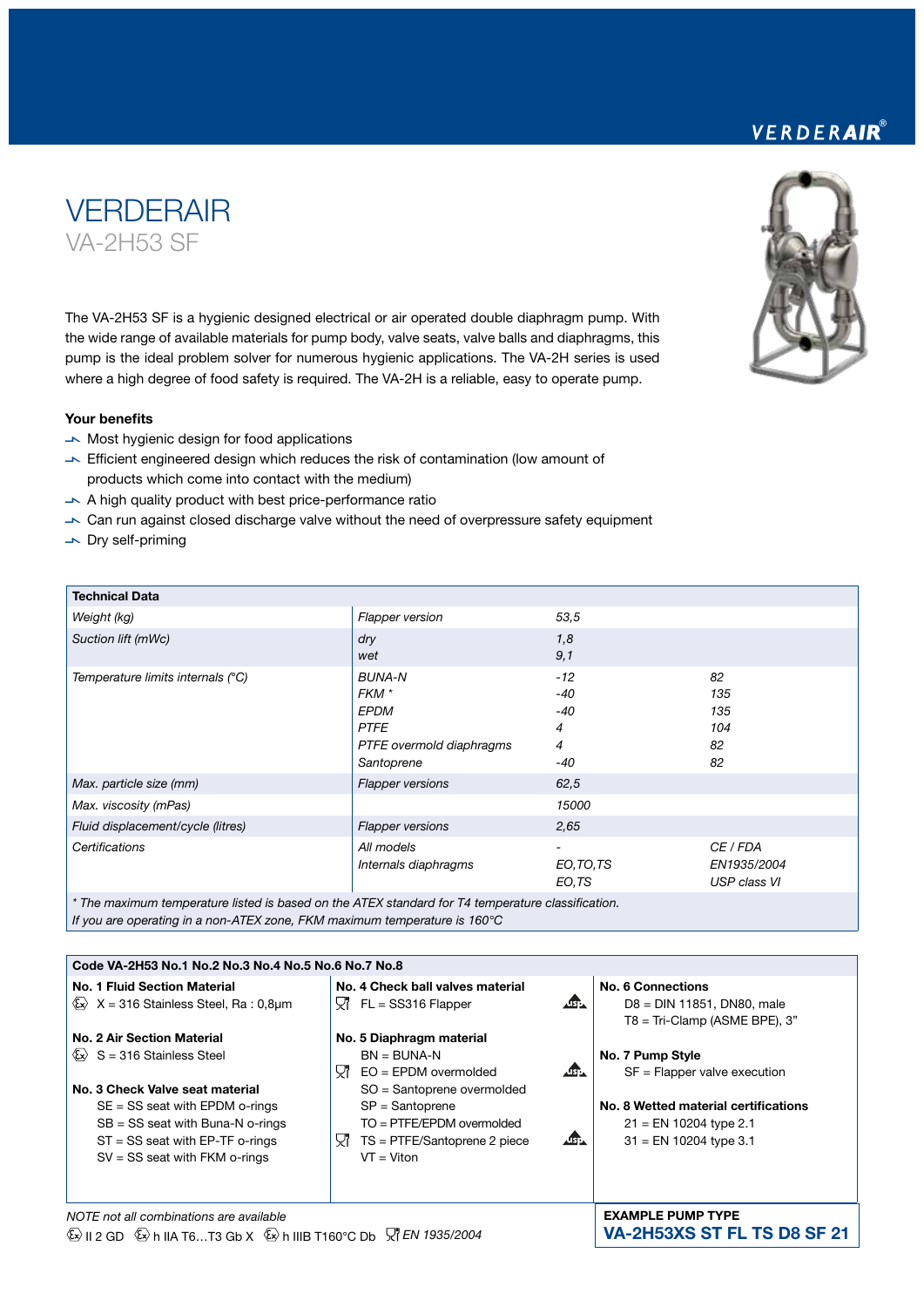# **VERDERAIR** VA-2H53 SF

#### Dimensions (mm)







## Flow rate / air consumption